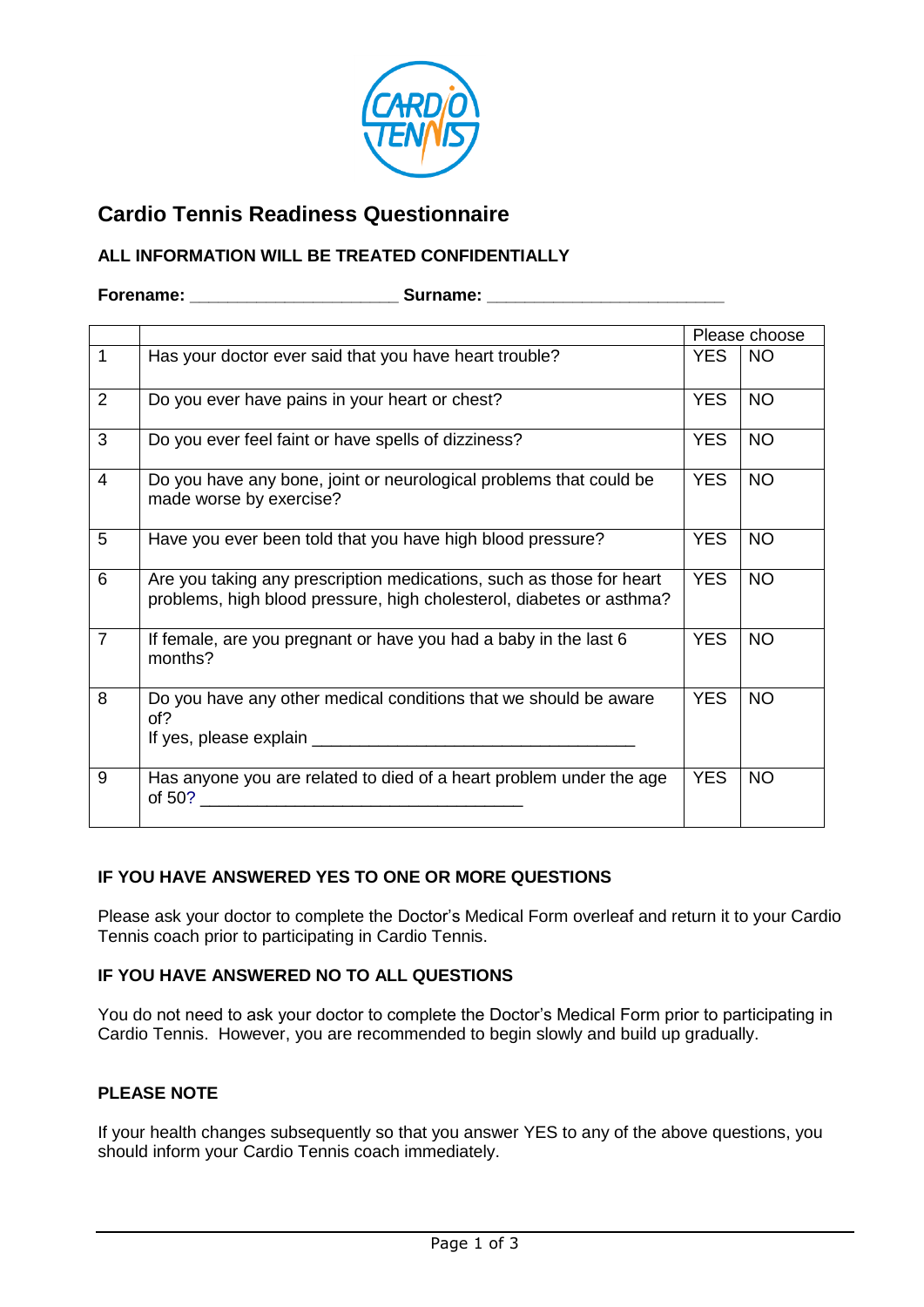

#### **Doctor's Medical Form**

Your Patient has applied to participate in Cardio Tennis sessions*.*

Cardio Tennis takes place on a tennis court and is run by a qualified tennis coach. The main purpose of the session is to provide participants with an enjoyable work out. Participants consistently elevate their heart rates into their aerobic training zone and experience short cycles of high intensity workouts and periods of rest, almost like interval training. It is highly recommended that all participants wear a Heart Rate Monitor during Cardio Tennis

We would like you to complete this form to help us with our screening procedures. Please feel free to contact us (contact details below) if you would like to discuss this request. Thank you for your help.

| Name of Cardio Tennis coach:<br>Address:<br>Tel:<br>Email:                          |  |                             |     |    |
|-------------------------------------------------------------------------------------|--|-----------------------------|-----|----|
|                                                                                     |  |                             |     |    |
|                                                                                     |  |                             |     |    |
| Doctor's Address:                                                                   |  |                             |     |    |
| Is there any reason why this patient should not fully participate in Cardio Tennis? |  |                             |     |    |
| If yes, please specify your recommendations                                         |  |                             | YES | NO |
|                                                                                     |  |                             |     |    |
|                                                                                     |  |                             |     |    |
| Doctor's Signature:<br><u>Doctor's Signature:</u>                                   |  | Date: <u>______________</u> |     |    |